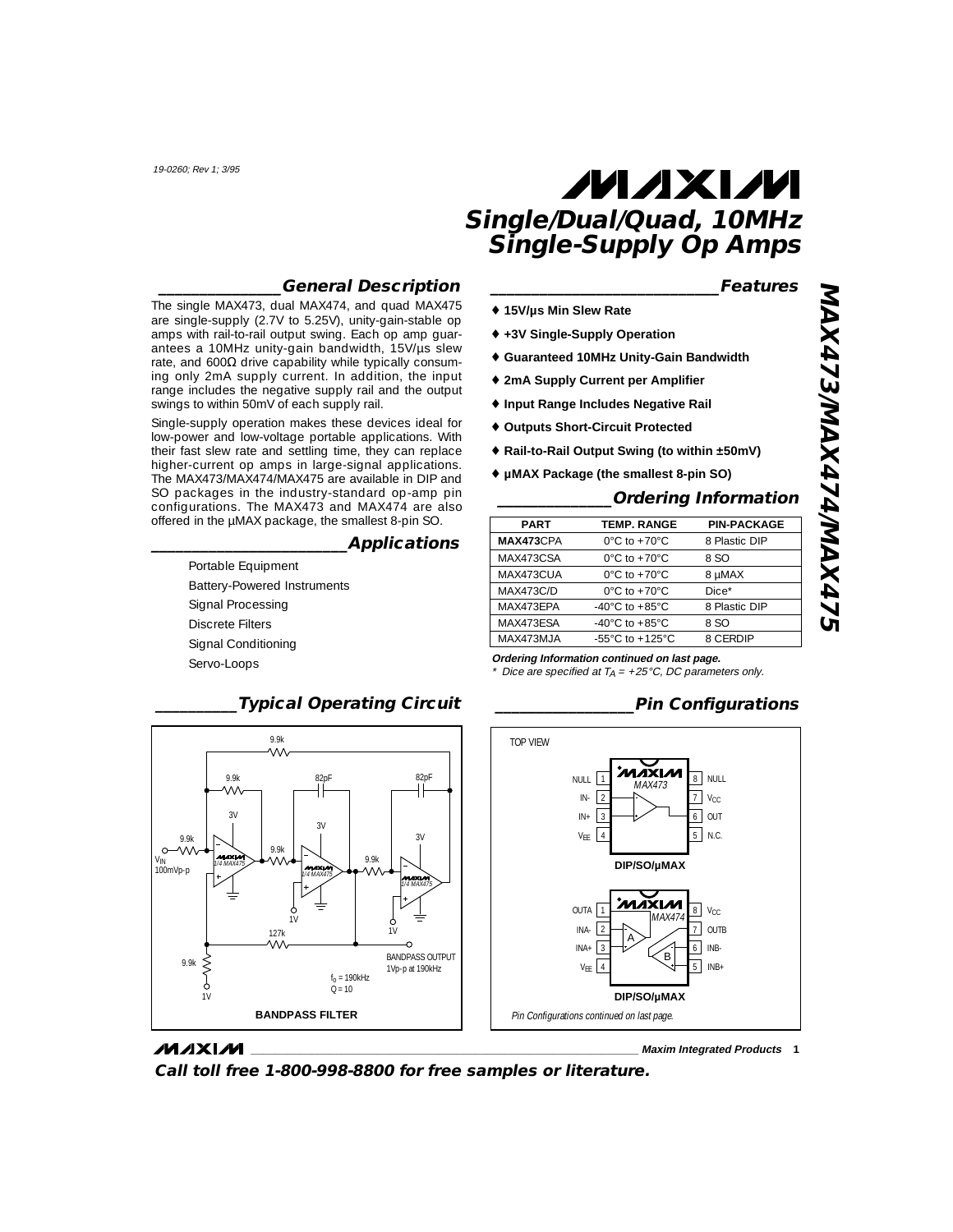# **ABSOLUTE MAXIMUM RATINGS**

| to $(VFF - 0.3V)$                                       |
|---------------------------------------------------------|
|                                                         |
| Continuous Power Dissipation ( $T_A = +70^{\circ}$ C)   |
| 8-Pin Plastic DIP (derate 9.09mW/°C above +70°C) 727mW  |
| 8-Pin SO (derate 5.88mW/°C above +70°C)471mW            |
| 8-Pin µMAX (derate 4.1mW/°C above +70°C) 330mW          |
| 8-Pin CERDIP (derate 8.00mW/°C above +70°C)640mW        |
| 14-Pin Plastic DIP (derate 10.00mW/°C above +70°C)800mW |
|                                                         |

| 14-Pin SO (derate 8.33mW/°C above +70°C)667mW     |  |
|---------------------------------------------------|--|
| 14-Pin CERDIP (derate 9.09mW/°C above +70°C)727mW |  |
| Operating Temperature Ranges                      |  |
|                                                   |  |
|                                                   |  |
|                                                   |  |
| Junction Temperatures                             |  |
|                                                   |  |
|                                                   |  |
|                                                   |  |
| Lead Temperature (soldering, 10sec) +300°C        |  |
|                                                   |  |

Stresses beyond those listed under "Absolute Maximum Ratings" may cause permanent damage to the device. These are stress ratings only, and functional<br>operation of the device at these or any other conditions beyond those in absolute maximum rating conditions for extended periods may affect device reliability.

# **ELECTRICAL CHARACTERISTICS**

(+3V  $\leq$  V<sub>CC</sub>  $\leq$  +5V, V<sub>EE</sub> = 0V, V<sub>CM</sub> = 0.5V, V<sub>OUT</sub> = 0.5V, T<sub>A</sub> = +25°C, unless otherwise noted.)

| <b>PARAMETER</b>              | <b>SYMBOL</b>         |                                                                                                                | <b>CONDITIONS</b> | <b>MIN</b>      | <b>TYP</b>     | <b>MAX</b>   | <b>UNITS</b>   |  |
|-------------------------------|-----------------------|----------------------------------------------------------------------------------------------------------------|-------------------|-----------------|----------------|--------------|----------------|--|
|                               |                       | MAX473                                                                                                         |                   |                 | ±0.70          | ±2.0         |                |  |
| Input Offset Voltage          | Vos                   | <b>MAX474</b>                                                                                                  |                   |                 | ±0.70          | ±2.0         | mV             |  |
|                               |                       | MAX475                                                                                                         |                   |                 | ±0.80          | ±2.5         |                |  |
| Input Bias Current            | l <sub>B</sub>        | Current flows out of terminals                                                                                 |                   | $\Omega$        | 80             | 150          | nA             |  |
| Input Offset Current          | los                   |                                                                                                                |                   |                 | ±10            | ±30          | nA             |  |
|                               |                       | High                                                                                                           |                   | $V_{CC}$ - 1.9  | $V_{CC}$ - 1.7 |              |                |  |
| Common-Mode Voltage           | <b>V<sub>CM</sub></b> | Low                                                                                                            |                   |                 | $VFF - 0.1$    | <b>VFF</b>   | $\vee$         |  |
| Common-Mode Rejection Ratio   | <b>CMRR</b>           | $V_{FF} \leq V_{CM} \leq (V_{CC} - 1.9V)$                                                                      |                   | 80              | 90             |              | dB.            |  |
| Power-Supply Rejection Ratio  | <b>PSRR</b>           | $V_{CC} = 2.7V$ to 6.0V                                                                                        |                   | 80              | 90             |              | dB             |  |
| Input Noise-Voltage Density   | en                    | $f = 10kHz$                                                                                                    |                   |                 | 40             |              | $nV/\sqrt{Hz}$ |  |
|                               | A <sub>VOL</sub>      | $0.3V \leq V_{\text{OUT}} \leq$<br>$(VCC - 0.5V)$                                                              | $R_1$ = no load   |                 | 110            |              |                |  |
|                               |                       |                                                                                                                | $R_1 = 10k\Omega$ | 94              | 105            |              | dB             |  |
|                               |                       |                                                                                                                | $R_1 = 600\Omega$ | 82              | 90             |              |                |  |
| Large-Signal Gain<br>(Note 1) |                       | Sinking 5mA                                                                                                    | $V_{CC} = 5V$     |                 | 76             |              |                |  |
|                               |                       |                                                                                                                | $V_{CC} = 3V$     |                 | 100            |              |                |  |
|                               |                       |                                                                                                                | $V_{CC} = 5V$     |                 | 76             |              |                |  |
|                               |                       | Sourcing 5mA                                                                                                   | $V_{CC} = 3V$     |                 | 90             |              |                |  |
|                               | <b>VOH</b>            | $V_{IN} + -V_{IN} = +1V$ , R <sub>1</sub> = no load                                                            |                   | $VCC - 0.05$    |                |              | $\vee$         |  |
| Output Voltage                | VOL                   | $V_{IN} + -V_{IN} = -1V$ , R <sub>L</sub> = no load                                                            |                   |                 |                | $VFF + 0.05$ |                |  |
| Slew Rate                     | <b>SR</b>             | $V_{\text{CC}} = 5V$ , R <sub>1</sub> = 10k $\Omega$ , C <sub>1</sub> = 20pF,<br>$V_{IN} + -V_{IN} = +1V$ step |                   | 15              | 17             |              | $V/\mu s$      |  |
| Unity-Gain Bandwidth          | <b>GBW</b>            | $3V \leq V_{CC} \leq 5V$                                                                                       |                   | 10 <sup>1</sup> | 12             |              | <b>MHz</b>     |  |
| (Note 2)                      |                       | $V_{CC} = 2.7V$                                                                                                |                   |                 | 10             |              |                |  |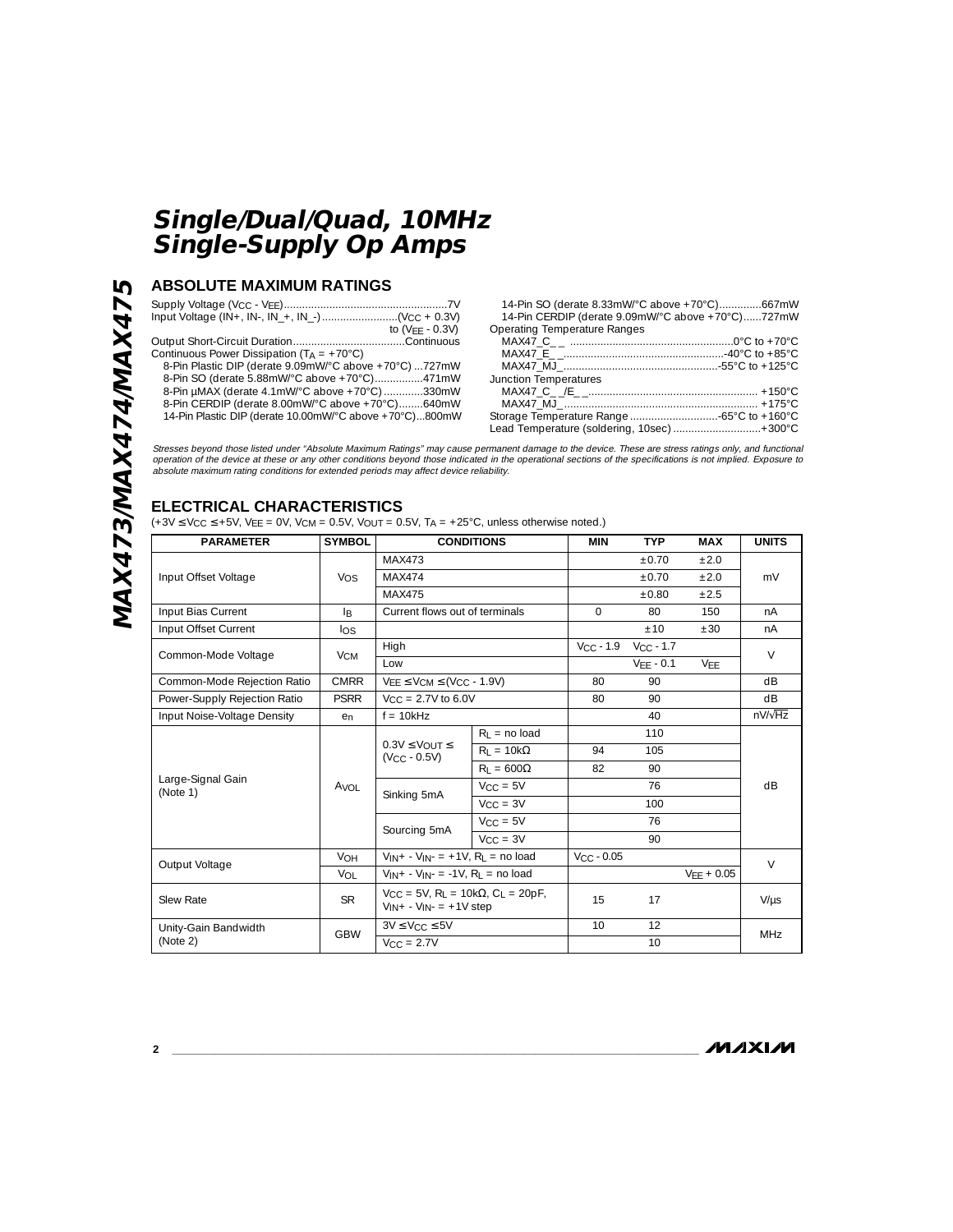### **ELECTRICAL CHARACTERISTICS (continued)**

 $(+3V \leq V_{CC} \leq +5V, V_{EE} = 0V, V_{CM} = 0.5V, V_{OUT} = 0.5V, T_A = +25^{\circ}C,$  unless otherwise noted.)

| <b>PARAMETER</b>         | <b>SYMBOL</b>   | <b>CONDITIONS</b>         | <b>MIN</b>                                                                                | <b>TYP</b> | <b>MAX</b>      | <b>UNITS</b> |         |  |
|--------------------------|-----------------|---------------------------|-------------------------------------------------------------------------------------------|------------|-----------------|--------------|---------|--|
| Settling Time            | ts              | To $0.1\%$ , $C_L = 20pF$ |                                                                                           |            | 400             |              | ns      |  |
| Power-Up Time            | t <sub>PU</sub> |                           | $Ay = +1$ , $V_{IN} = 1/2$ $V_{CC}$ step, see Typical<br><b>Operating Characteristics</b> |            | 700             |              | ns      |  |
|                          |                 | $C_1 = 150pF$             |                                                                                           |            | 10 <sup>2</sup> |              | %       |  |
| Overshoot                |                 | $C_1 = 20pF$              |                                                                                           |            | 5               |              |         |  |
|                          |                 | $R_1 = 10k\Omega$ .       | $V_{CC} = 5V$                                                                             |            | 63              |              |         |  |
| Phase Margin             |                 | $C_1 = 20pF$              | $V_{CC} = 3V$                                                                             |            | 58              |              | degrees |  |
|                          |                 | $R_1 = 10k\Omega$         | $V_{CC} = 5V$                                                                             |            | 10 <sup>2</sup> |              | dB      |  |
| Gain Margin              |                 | $C_1 = 20pF$              | $V_{\text{CC}} = 3V$                                                                      |            | 12              |              |         |  |
| Supply Current           | $\mathsf{ls}$   | Per amplifier             |                                                                                           |            | 2.0             | 3.0          | mA      |  |
| Operating Supply-Voltage |                 | Single supply             |                                                                                           | 2.7        |                 | 5.25         | $\vee$  |  |
| Range                    |                 | Dual supplies             |                                                                                           | ±1.35      |                 | ±2.625       |         |  |

# MAX473/MAX474MMAX475 **MAX473/MAX474/MAX475**

# **ELECTRICAL CHARACTERISTICS**

(+3V  $\leq$  VCC  $\leq$  +5V, VEE = 0V, VCM = 0.5V, VOUT = 0.5V, TA = 0°C to +70°C, unless otherwise noted.)

| <b>PARAMETER</b>             | <b>SYMBOL</b>   |                                                                                                                | <b>CONDITIONS</b>                | MIN            | <b>TYP</b><br><b>MAX</b> | <b>UNITS</b> |
|------------------------------|-----------------|----------------------------------------------------------------------------------------------------------------|----------------------------------|----------------|--------------------------|--------------|
|                              |                 | MAX473                                                                                                         |                                  |                | ±2.0                     |              |
| Input Offset Voltage         | Vos             | MAX474                                                                                                         |                                  |                | ±2.0                     | mV           |
|                              |                 | MAX475                                                                                                         |                                  |                | ±3.0                     |              |
| Input Bias Current           | l B             | Current flows out of terminals                                                                                 |                                  | $\Omega$       | 175                      | nA           |
| Input Offset Current         | los             |                                                                                                                |                                  |                | ±35                      | nA           |
| Common-Mode Rejection Ratio  | <b>CMRR</b>     |                                                                                                                | $VEE \leq VCM \leq (VCC - 1.9V)$ |                |                          | dB           |
| Power-Supply Rejection Ratio | <b>PSRR</b>     | $V_{C}$ = 2.7V to 6.0V                                                                                         |                                  |                |                          | dB           |
| Large-Signal Gain            | Avol            | $0.4V \leq V_{\text{OUT}} \leq$<br>$(VCC - 0.6V)$                                                              | $R_1 = 10k\Omega$                | 94             |                          | dB           |
| (Note 1)                     |                 |                                                                                                                | $R_1 = 600\Omega$                | 80             |                          |              |
| Output Voltage               | V <sub>OH</sub> | $V_{IN} + -V_{IN} = +1V$ , R <sub>1</sub> = no load                                                            |                                  | $V_{C}$ - 0.07 |                          | $\vee$       |
|                              | Vol             | $V_{IN} + -V_{IN} = -1V$ . R <sub>1</sub> = no load                                                            |                                  |                | $VFF + 0.07$             |              |
| Slew Rate                    | <b>SR</b>       | $V_{\text{CC}} = 5V$ , R <sub>L</sub> = 10k $\Omega$ , C <sub>L</sub> = 20pF,<br>$V_{IN} + -V_{IN} = +1V$ step |                                  | 12             |                          | $V/\mu s$    |
| Supply Current               | $\mathsf{R}$    | Per amplifier                                                                                                  |                                  |                | 3.3                      | mA           |
| Operating Supply-Voltage     |                 | Single supply                                                                                                  |                                  | 2.7            | 5.25                     | $\vee$       |
| Range                        |                 | Dual supplies                                                                                                  |                                  | ±1.35          | ±2.625                   |              |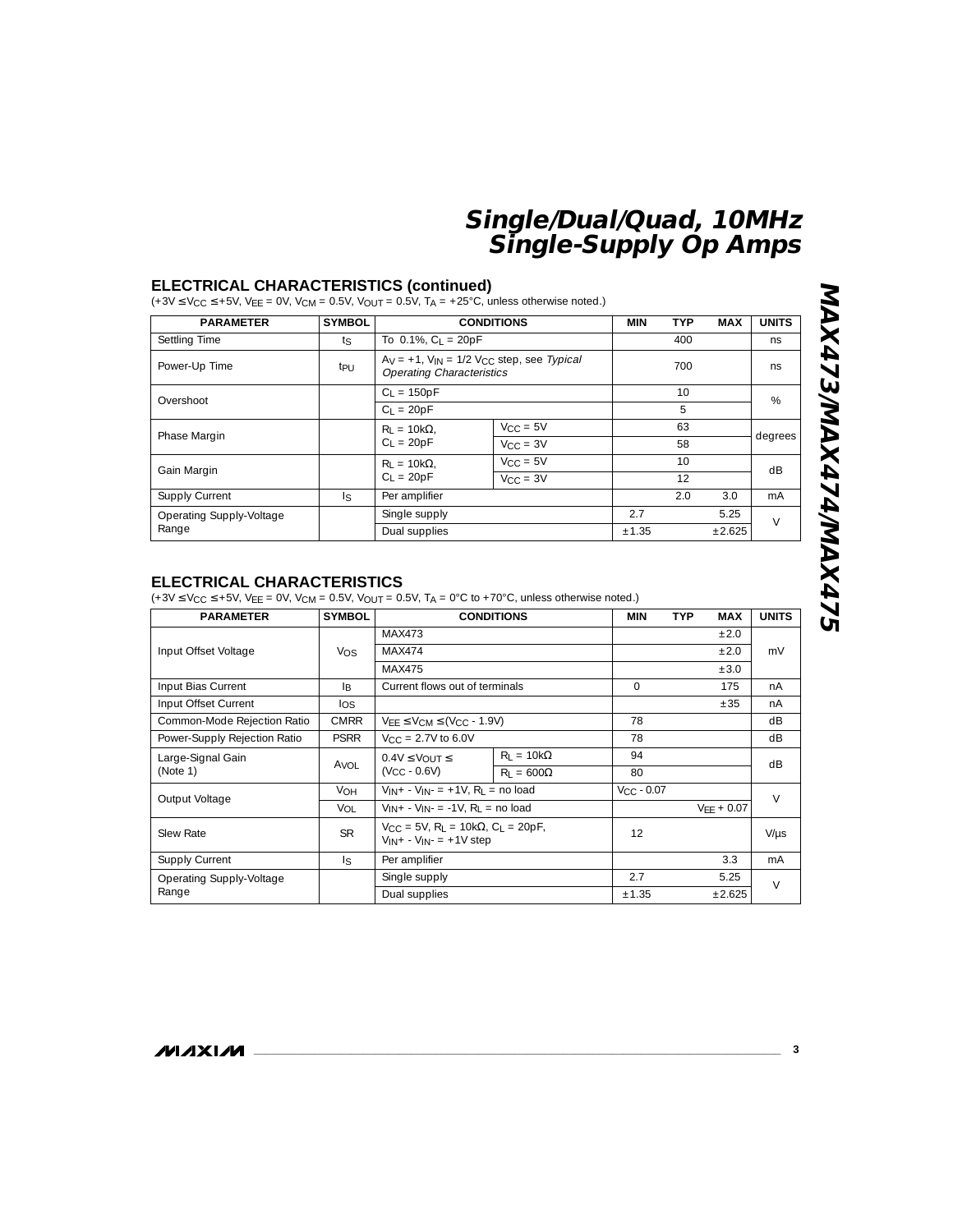# **ELECTRICAL CHARACTERISTICS**

 $(+3V \le V_{CC} \le +5V, V_{EE} = 0V, V_{CM} = 0.5V, V_{OUT} = 0.5V, T_A = -40^{\circ}C$  to  $+85^{\circ}C$ , unless otherwise noted.)

| <b>PARAMETER</b>             | <b>SYMBOL</b>             |                                                                                                                   | <b>CONDITIONS</b>                | <b>MIN</b>   | <b>TYP</b><br><b>MAX</b> | <b>UNITS</b> |  |
|------------------------------|---------------------------|-------------------------------------------------------------------------------------------------------------------|----------------------------------|--------------|--------------------------|--------------|--|
|                              |                           | MAX473                                                                                                            |                                  |              | $\pm 2.3$                |              |  |
| Input Offset Voltage         | Vos                       | MAX474                                                                                                            |                                  |              | $\pm 2.3$                | mV           |  |
|                              |                           | MAX475                                                                                                            |                                  |              | $\pm 3.3$                |              |  |
| Input Bias Current           | l <sub>R</sub>            | Current flows out of terminals                                                                                    |                                  | $\Omega$     | 200                      | nA           |  |
| Input Offset Current         | los                       |                                                                                                                   |                                  |              | ±50                      | nA           |  |
| Common-Mode Rejection Ratio  | <b>CMRR</b>               |                                                                                                                   | $VEE \leq VCM \leq (VCC - 2.0V)$ |              |                          | dB           |  |
| Power-Supply Rejection Ratio | <b>PSRR</b>               | $V_{\text{CC}} = 2.7V$ to 6.0V                                                                                    |                                  |              |                          | dB           |  |
| Large-Signal Gain            | Avol                      | $0.4V \leq V_{\bigcirc}U$<br>$(V_{CC} - 0.6V)$                                                                    | $R_1 = 10k\Omega$                | 94           |                          | dB           |  |
| (Note 1)                     |                           |                                                                                                                   | $R_1 = 600\Omega$                | 72           |                          |              |  |
| Output Voltage               | <b>VOH</b>                | $V_{IN} + -V_{IN} = +1V$ , R <sub>1</sub> = no load                                                               |                                  | $VCC - 0.08$ |                          | $\vee$       |  |
|                              | Vol                       | $V_{IN} + -V_{IN} = -1V$ , R <sub>1</sub> = no load                                                               |                                  |              | $VFF + 0.08$             |              |  |
| <b>Slew Rate</b>             | <b>SR</b>                 | $V_{\text{CC}} = 5V$ , R <sub>1</sub> = 10k $\Omega$ , C <sub>1</sub> = 20pF,<br>$V_{IN}$ + - $V_{IN}$ = +1V step |                                  | 10           |                          | $V/\mu s$    |  |
| <b>Supply Current</b>        | $\lvert \varsigma \rvert$ | Per amplifier                                                                                                     |                                  |              | 3.4                      | mA           |  |
| Operating Supply-Voltage     |                           | Single supply                                                                                                     |                                  | 2.7          | 5.25                     | $\vee$       |  |
| Range                        |                           | Dual supplies                                                                                                     |                                  | ±1.35        | ±2.625                   |              |  |

# **ELECTRICAL CHARACTERISTICS**

(+3V  $\leq$  VCC  $\leq$  +5V, VEE = 0V, VCM = 0.5V, VOUT = 0.5V, TA = -55°C to +125°C, unless otherwise noted.)

| <b>PARAMETER</b>             | <b>SYMBOL</b>   |                                                                                                                | <b>CONDITIONS</b> | MIN            | <b>TYP</b><br><b>MAX</b> | <b>UNITS</b> |
|------------------------------|-----------------|----------------------------------------------------------------------------------------------------------------|-------------------|----------------|--------------------------|--------------|
|                              |                 | MAX473                                                                                                         |                   |                | ±2.8                     |              |
| Input Offset Voltage         | <b>Vos</b>      | MAX474                                                                                                         |                   |                | ±2.8                     | mV           |
|                              |                 | MAX475                                                                                                         |                   |                | ±4.0                     |              |
| Input Bias Current           | B               | Current flows out of terminals                                                                                 |                   | $\Omega$       | 225                      | nA           |
| Input Offset Current         | los             |                                                                                                                |                   |                | ±60                      | nA           |
| Common-Mode Rejection Ratio  | <b>CMRR</b>     | $VEE \leq VCM \leq (VCC - 2.15V)$                                                                              |                   | 70             |                          | dB           |
| Power-Supply Rejection Ratio | <b>PSRR</b>     | $V_{C}$ = 2.7V to 6.0V                                                                                         |                   | 70             |                          | dB           |
| Large-Signal Gain            | Avol            | $0.5V \leq V_{\text{OUT}} \leq$<br>$(VCC - 0.6V)$                                                              | $R_1 = 10k\Omega$ | 90             |                          | dB           |
| (Note 1)                     |                 |                                                                                                                | $R_1 = 600\Omega$ | 70             |                          |              |
| Output Voltage               | V <sub>OH</sub> | $V_{IN} + -V_{IN} = +1V$ , R <sub>1</sub> = no load                                                            |                   | $V_{CC}$ - 0.1 |                          | $\vee$       |
|                              | <b>VOL</b>      | $V_{IN} + -V_{IN} = -1V$ , R <sub>I</sub> = no load                                                            |                   |                | $VFF + 0.1$              |              |
| Slew Rate                    | <b>SR</b>       | $V_{\text{CC}} = 5V$ , R <sub>1</sub> = 10k $\Omega$ , C <sub>1</sub> = 20pF,<br>$V_{IN} + -V_{IN} = +1V$ step |                   | 9              |                          | $V/\mu s$    |
| <b>Supply Current</b>        | $\sqrt{2}$      | Per amplifier                                                                                                  |                   |                | 3.6                      | mA           |
| Operating Supply-Voltage     |                 | Single supply                                                                                                  |                   | 2.7            | 5.25                     | $\vee$       |
| Range                        |                 | Dual supplies                                                                                                  |                   | ±1.35          | ±2.625                   |              |

**Note 1:** Gain decreases to zero as the output swings beyond the specified limits.

**Note 2:** Guaranteed by correlation to slew rate.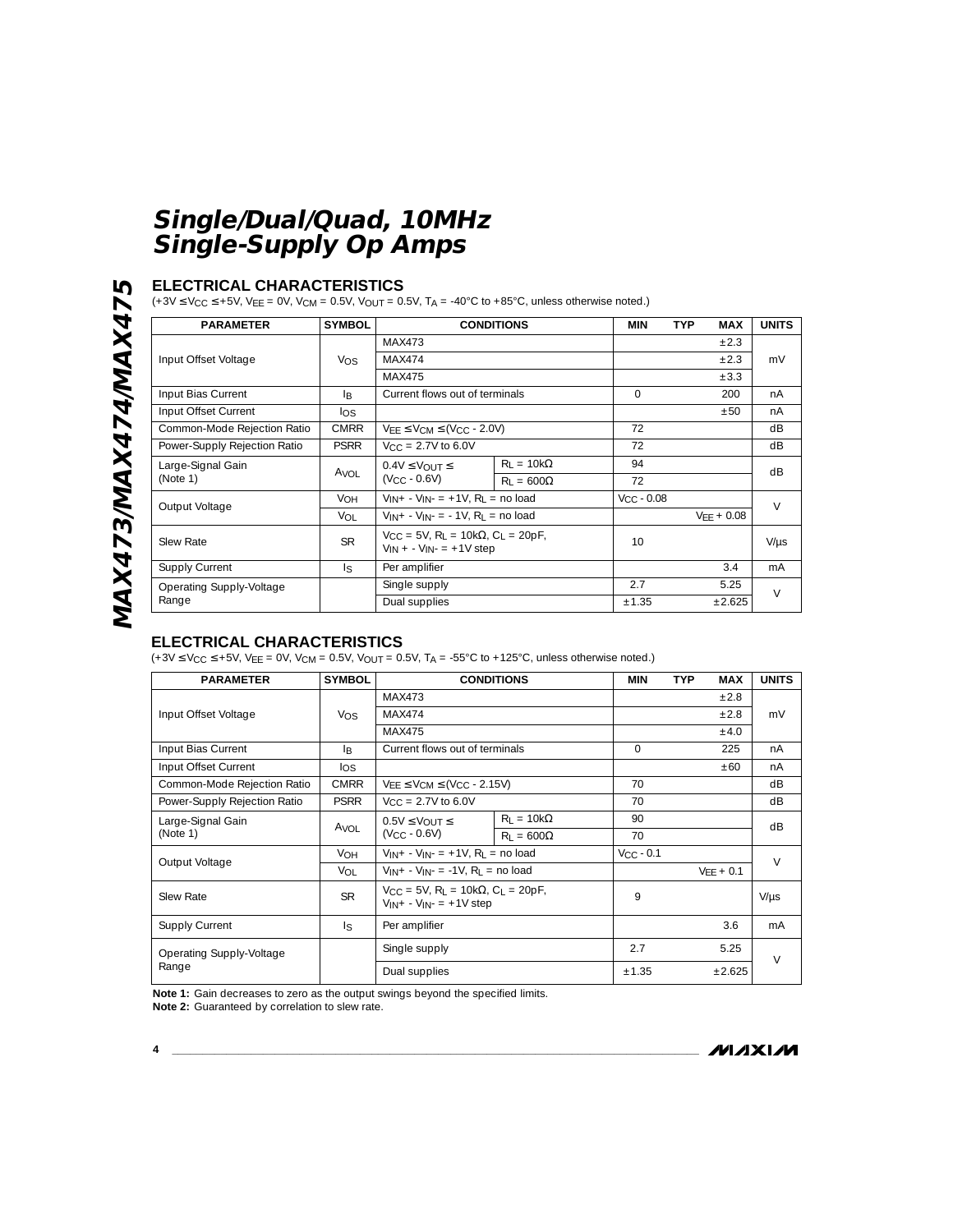

**MAXIM** 

**5**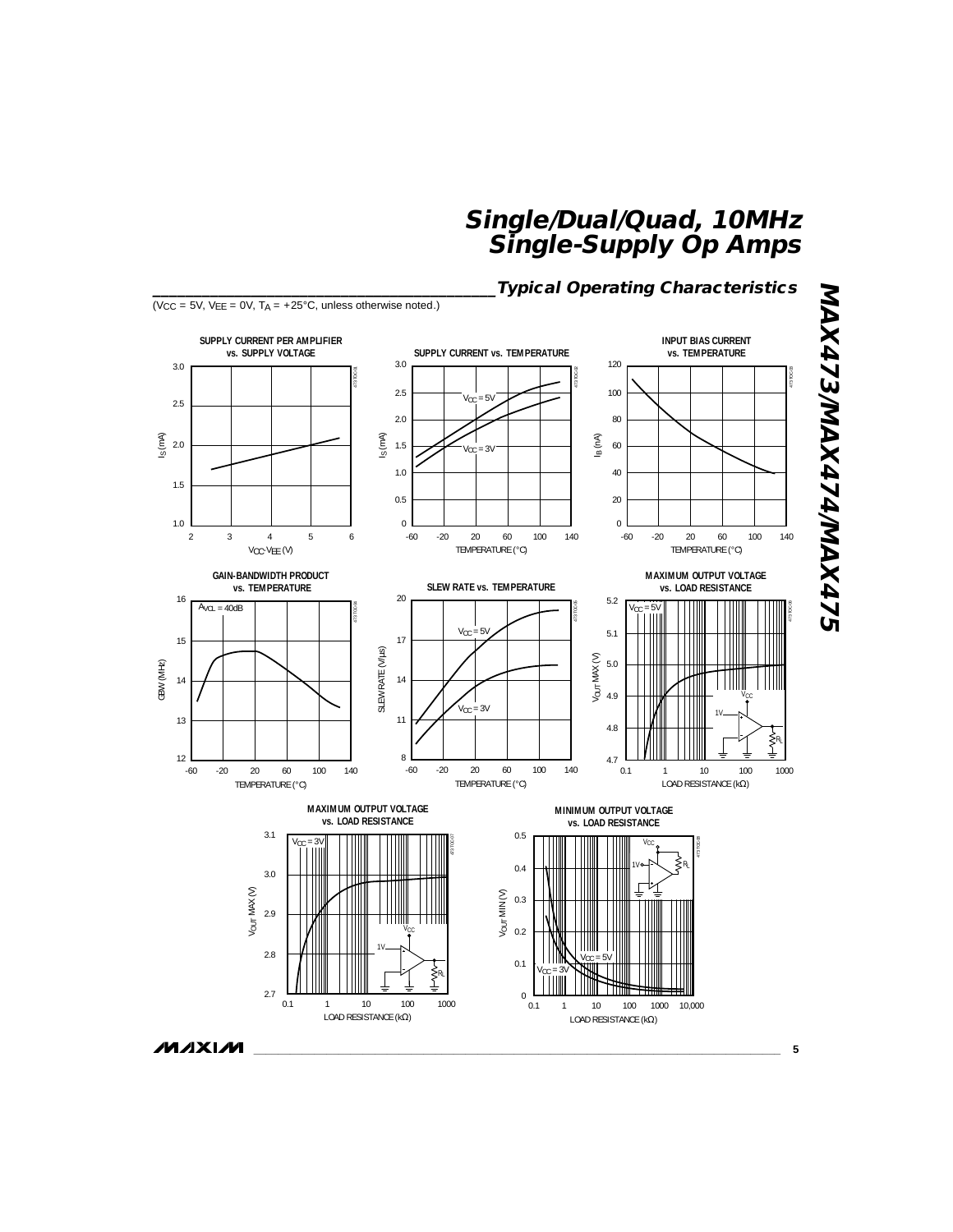![](_page_5_Figure_1.jpeg)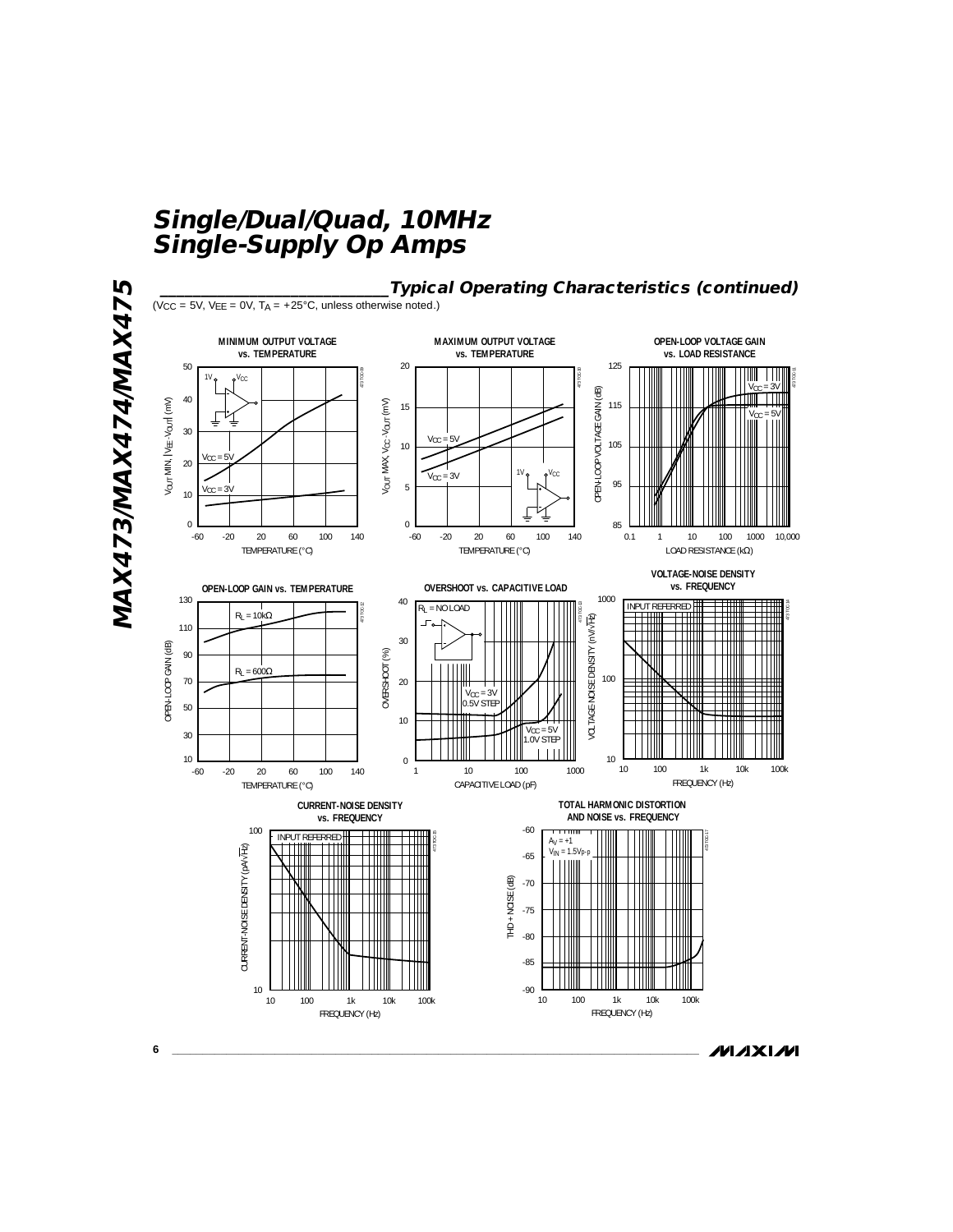![](_page_6_Figure_1.jpeg)

**MAXIM**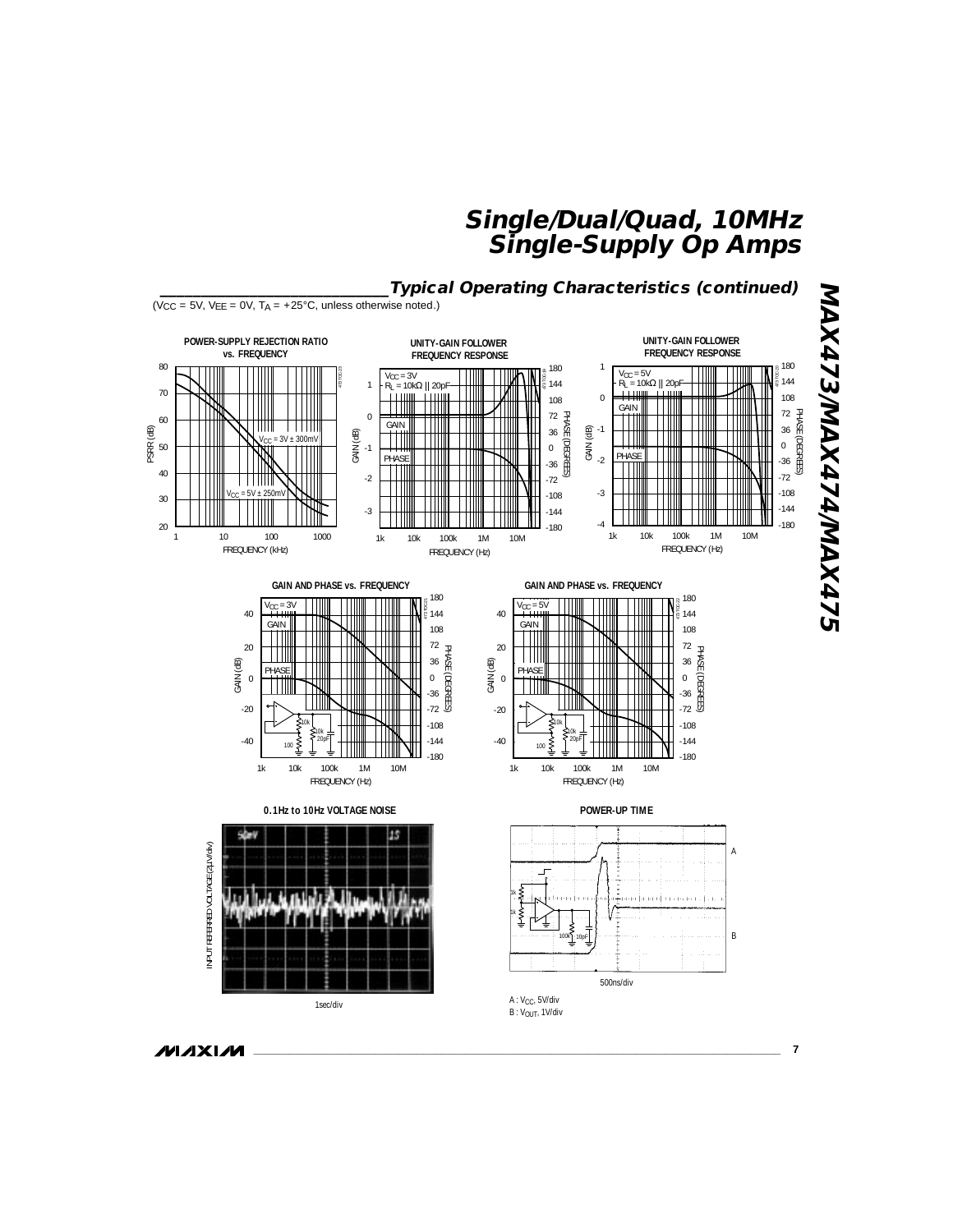MAXANMAXATAMAXAT5 **MAX473/MAX474/MAX475**

![](_page_7_Figure_2.jpeg)

 $V_{CC}$  = 5V, A<sub>V</sub> = +1, R<sub>L</sub> = 10kΩ, C<sub>L</sub> = 220pF A : VIN, 50mV/div  $B: V_{OUT}$ , 50mV/div

![](_page_7_Figure_4.jpeg)

**\_\_\_\_\_\_\_\_\_\_\_\_\_\_\_\_\_\_\_\_\_\_\_\_\_\_\_\_Typical Operating Characteristics (continued)**

![](_page_7_Figure_5.jpeg)

 $V_{\text{CC}}$  = 3V, A<sub>V</sub> = +1, R<sub>L</sub> = 10k $\Omega$ , C<sub>L</sub> = 100pF A : VIN, 50mV/div  $B: V_{OUT}$ , 50mV/div

![](_page_7_Figure_7.jpeg)

**LARGE-SIGNAL TRANSIENT RESPONSE**

 $V_{\text{CC}}$  = 5V, A<sub>V</sub> = +1, R<sub>L</sub> = 10k $\Omega$ , C<sub>L</sub> = 220pF A : VIN, 1V/div B : V<sub>OUT</sub>, 500mV/div

**OVERDRIVING THE OUTPUT**

![](_page_7_Figure_10.jpeg)

 $V_{CC}$  = 5V, V<sub>IN</sub>- = 2.0V, R<sub>L</sub> = 10kΩ, C<sub>L</sub> = 33pF A : V<sub>IN</sub>+, 1V/div<br>B : V<sub>OUT</sub>, 1V/div

# **MAXIM**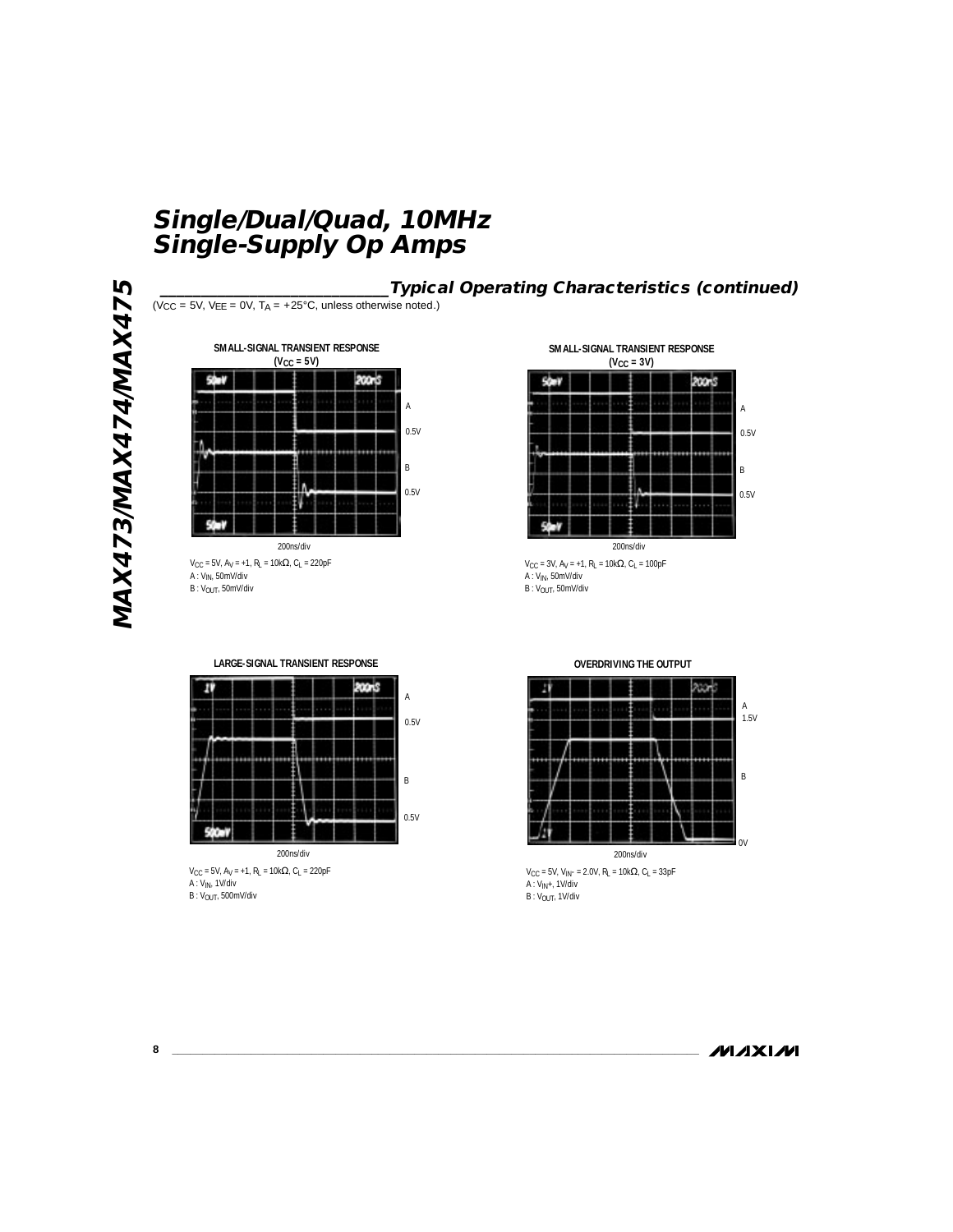# **\_\_\_\_\_\_\_\_\_\_\_\_\_\_\_\_\_\_\_\_\_\_\_\_\_\_\_\_\_\_\_\_\_\_\_\_\_\_\_\_\_\_\_\_\_\_\_\_\_\_\_\_\_\_\_\_\_\_\_\_\_\_Pin Description**

|                          | <b>PIN</b>     |                          |                       |                                                                                                                                       |  |
|--------------------------|----------------|--------------------------|-----------------------|---------------------------------------------------------------------------------------------------------------------------------------|--|
| <b>MAX473</b>            | <b>MAX474</b>  | <b>MAX475</b>            | <b>NAME</b>           | <b>FUNCTION</b>                                                                                                                       |  |
| 1, 8                     |                |                          | <b>NULL</b>           | Offset Null Input. Connect to one end of $2k\Omega$ potentiometer for offset voltage<br>trimming. Connect wiper to VFF. See Figure 1. |  |
| $\overline{\phantom{0}}$ | 1              | 1                        | <b>OUTA</b>           | Amplifier A Output                                                                                                                    |  |
| $\mathcal{P}$            |                |                          | $IN -$                | Inverting Input                                                                                                                       |  |
|                          | 2              | $\mathcal{P}$            | INA-                  | Amplifier A Inverting Input                                                                                                           |  |
| 3                        |                |                          | $IN +$                | Noninverting Input                                                                                                                    |  |
|                          | 3              | 3                        | $INA+$                | Amplifier A Noninverting Input                                                                                                        |  |
| 4                        | $\overline{4}$ | 11                       | VFF                   | Negative Power-Supply Pin. Connect to ground or a negative voltage.                                                                   |  |
| 5                        |                | $\overline{\phantom{0}}$ | N.C.                  | No Connect-not internally connected                                                                                                   |  |
|                          | 5              | 5                        | $INB+$                | Amplifier B Noninverting Input                                                                                                        |  |
| 6                        |                |                          | OUT                   | Amplifier Output                                                                                                                      |  |
|                          | 6              | 6                        | INB-                  | Amplifier B Inverting Input                                                                                                           |  |
|                          | $\overline{7}$ | $\overline{7}$           | <b>OUTB</b>           | Amplifier B Output                                                                                                                    |  |
| $\overline{7}$           | 8              | $\overline{4}$           | <b>V<sub>CC</sub></b> | Positive Power-Supply Pin. Connect to (+) terminal of power supply.                                                                   |  |
|                          |                | 8                        | <b>OUTC</b>           | Amplifier C Output                                                                                                                    |  |
|                          |                | 9                        | INC-                  | Amplifier C Inverting Input                                                                                                           |  |
|                          |                | 10                       | $INC +$               | Amplifier C Noninverting Input                                                                                                        |  |
|                          |                | 12                       | $IND+$                | Amplifier D Noninverting Input                                                                                                        |  |
|                          |                | 13                       | IND-                  | Amplifier D Inverting Input                                                                                                           |  |
|                          |                | 14                       | <b>OUTD</b>           | Amplifier D Output                                                                                                                    |  |

# MAX473/MAX474/MAX475 **MAX473/MAX474/MAX475**

## **\_\_\_\_\_\_\_\_\_\_Applications Information**

### **Power Supplies**

The MAX473/MAX474/MAX475 operate from a single 2.7V to 5.25V power supply, or from dual supplies of  $±1.35V$  to  $±2.625V$ . For single-supply operation, bypass the power supply with 0.1µF. If operating from dual supplies, bypass each supply to ground. With 0.1µF bypass capacitance, channel separation (MAX474/MAX475) is typically better than 120dB with signal frequencies up to 300kHz. Increasing the bypass capacitance (e.g. 10µF || 0.1µF) maintains channel separation at higher frequencies.

### **Minimizing Offsets**

The MAX473's maximum offset voltage is  $\pm 2$ mV (T A = +25°C). If additional offset adjustment is required, connect a  $2k\Omega$  trim potentiometer between pins 1, 8, and 4 (Figure 1). Input offset voltage for the dual MAX474 and quad MAX475 cannot be externally trimmed.

The MAX473/MAX474/MAX475 are bipolar op amps with low input bias currents. The bias currents at both inputs flow out of the device. Matching the resistance at the op amp's inputs significantly reduces the offset error caused by the bias currents. Place a resistor (R3) from the noninverting input to ground when using the inverting configuration (Figure 2a); place R3 in series with the noninverting input when using the noninverting configuration (Figure 2b). Select R3 such that the parallel combination of R2 and R1 equals R3. Adding R3 will slightly increase the op amp's voltage noise.

### **Output Loading and Stability**

The MAX473/MAX474/MAX475 op amps are unity-gain stable. Any op amp's stability depends on the configuration, closed-loop gain, and load capacitance. The unity-gain, noninverting buffer is the most sensitive gain configuration, and driving capacitive loads decreases stability.

**MAXIM**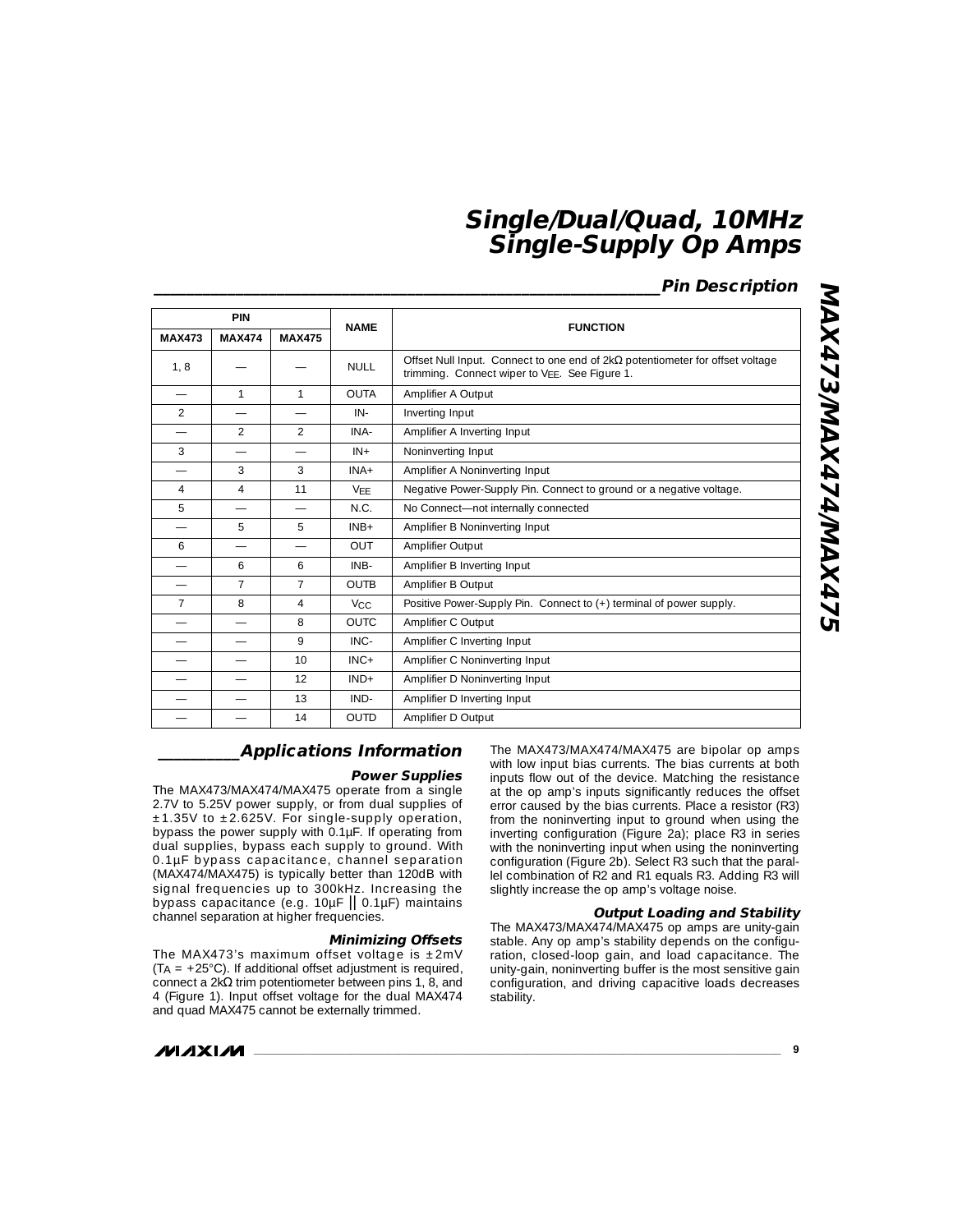![](_page_9_Figure_1.jpeg)

Figure 1. Offset Null Circuit

The MAX473/MAX474/MAX475 have excellent phase margin (the difference between 180° and the unity-gain phase angle). It is typically 63° with a load of 10kΩ in parallel with 20pF. Generally, higher phase margins indicate greater stability.

Capacitive loads form an RC network with the op amp's output resistance, causing additional phase shift that reduces the phase margin. Figure 3 shows the MAX473/MAX474/MAX475 output response when driving a 390pF load in parallel with 10kΩ.

When driving large capacitive loads, add an output isolation resistor, as shown in Figure 4. This resistor improves the phase margin by isolating the load capacitance from the amplifier output. Figure 5 shows the MAX473/MAX474/MAX475 driving a capacitive load of 1000pF using the circuit of Figure 4.

### **Feedback Resistors**

The feedback resistors appear as a resistance network to the op amp's feedback input (Figure 2). This resistance, combined with the op amp's input and stray capacitance (total input capacitance), forms a pole that adds unwanted phase shift when either the total input capacitance or feedback resistance is too large. For example, using the noninverting configuration with a gain of 10, if the total capacitance at the negative input is 10pF and the effective resistance (R1  $\parallel$  R2) is 9k $\Omega$ , this RC network introduces a pole at  $f_0 = 1.8$ MHz. At

![](_page_9_Figure_8.jpeg)

Figure 2a. Reducing Offset Error Due to Bias Current: Inverting Configuration

![](_page_9_Figure_10.jpeg)

Figure 2b. Reducing Offset Error Due to Bias Current: Noninverting Configuration

input frequencies above f o, the pole introduces additional phase shift, which reduces the overall bandwidth and adversely affects stability. Choose feedback resistors small enough so they do not adversely affect the op amp's operation at the frequencies of interest.

### **Overdriving the Outputs**

The output voltage swing for specified operation is from (VEE + 0.3V) to (VCC - 0.5V) (see Electrical Characteristics). Exercising the outputs beyond these limits drives the output transistors toward saturation, resulting in bandwidth degradation, response-time increase, and gain decrease (which affects linearity). Operation in this region causes a slight distortion in the output waveform, but does not adversely affect the op amp.

**MAXIM**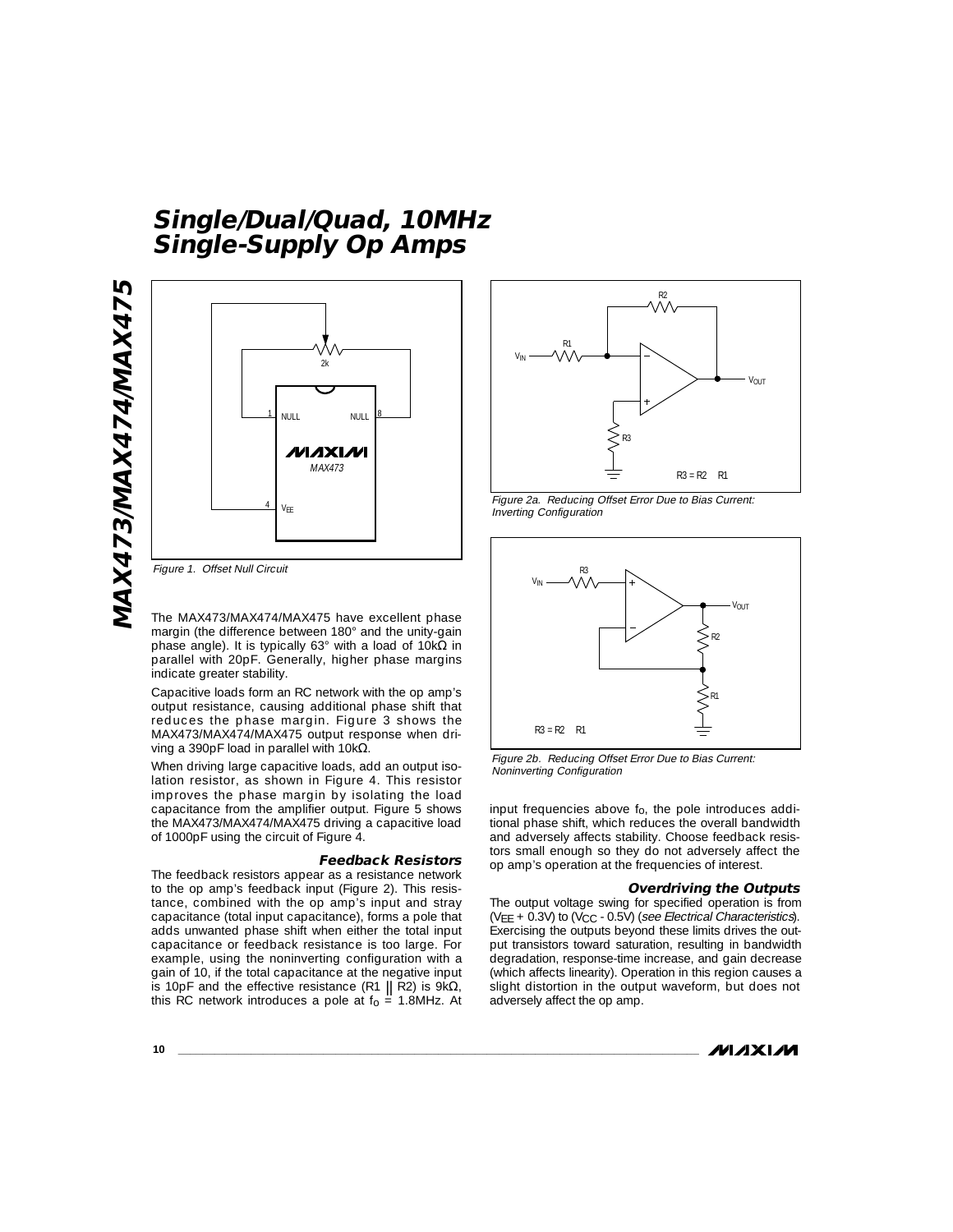![](_page_10_Figure_0.jpeg)

Figure 3. MAX474 Driving 390pF

![](_page_10_Figure_2.jpeg)

Figure 4. Capacitive-Load Driving Circuit

### **Full-Power Bandwidth**

The MAX473/MAX474/MAX475's fast 15V/µs slew rate maximizes full-power bandwidth (FPBW). The FPBW is given by:

$$
FPBW (Hz) = \frac{SR}{\pi [V_{OUT} peak-to-peak(max)]}
$$

where the slew rate (SR) is 15V/us min. Figure 6 shows the full-power bandwidth as a function of the peak-topeak AC output voltage.

**MAXIM** 

# **Single/Dual/Quad, 10MHz Single-Supply Op Amps**

![](_page_10_Figure_10.jpeg)

Figure 5. The MAX473 easily drives 1000pF using the Capacitive-Load Driving Circuit (Figure 4).

![](_page_10_Figure_12.jpeg)

Figure 6. Full-Power Bandwidth vs. Peak-to-Peak AC Voltage

### **Layout**

**MAX473/MAX474/MAX475**

**MAX473/MAX474/MAX475** 

A good layout improves performance by decreasing the amount of stray capacitance at the amplifier's inputs and output. Since stray capacitance might be unavoidable, minimize trace lengths and resistor leads, and place external components as close to the pins as possible.